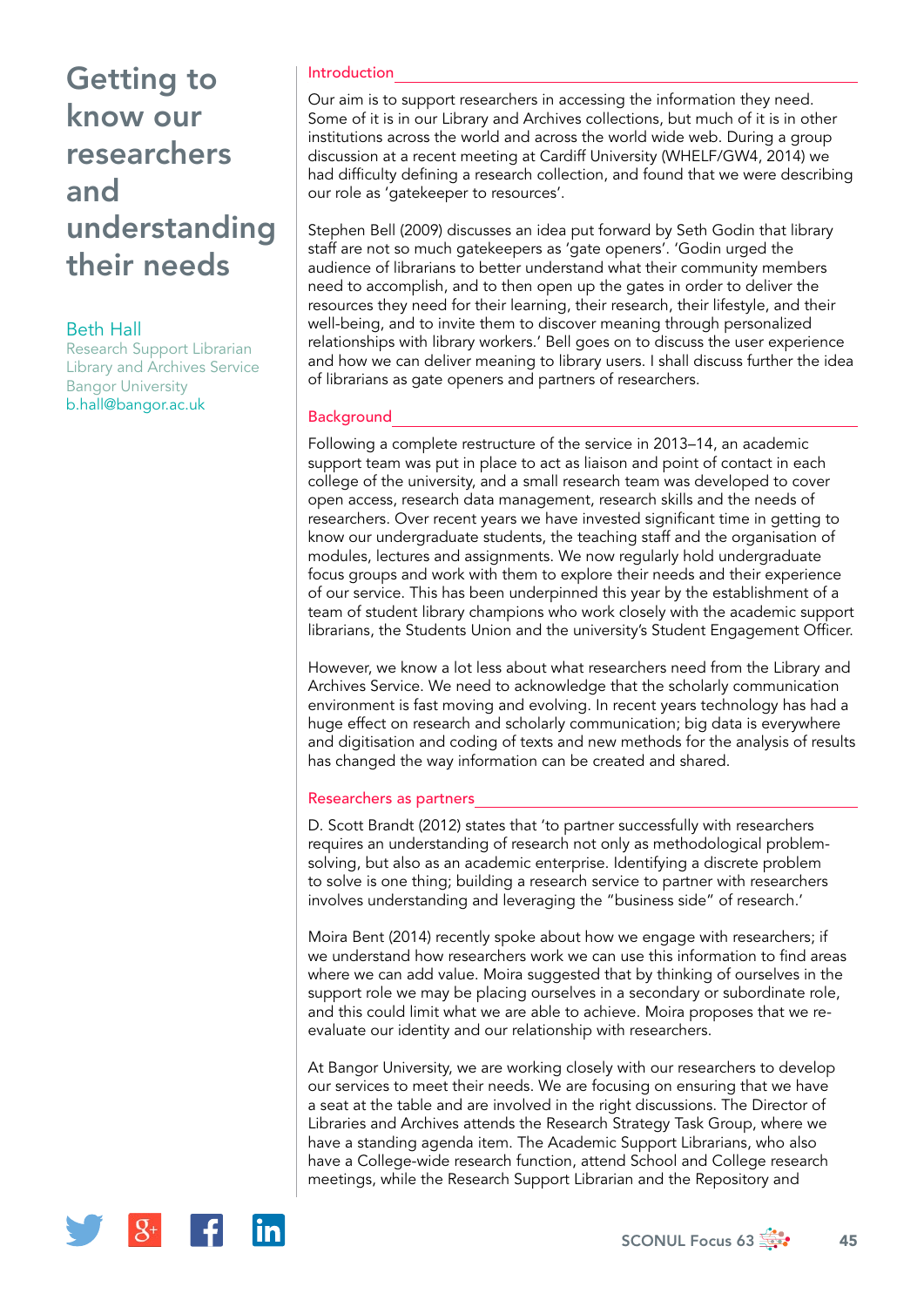# Getting to know our researchers and understanding their needs

Research Data Manager have an advocacy role across the institution. We are now leading on developing a new Research Data Management Service for the university, working collaboratively with the Research and Enterprise Office, IT Services and the Finance Department.

For the past two years, we have been raising awareness of open access publishing by organising regular key events during Open Access week, providing training sessions and attending School meetings. We manage the Research Councils UK block grant and are helping to prepare for the new open access requirements of the Research Excellence Framework (REF). Recently we have started working with the university's Centre for Enhancement of Teaching and Learning to develop a new open access journal. We are looking to adopt a solution that could be rolled out to other potential open access journals across the university.

Understanding the needs of researchers at different points in their career is vitally important. We are developing training sessions for postgraduate students via the new Doctoral School at the university, and we are contributing to the Researcher Development Training Programme for researchers at all levels in the university.

We recognise that building relationships with researchers is critical, and we try to ensure that we are involved in their world, and learn more about the business of research. We attend research seminars, and create displays in the four libraries relating to research in the academic departments. We are actively aware of what research staff at the University are publishing, what grants are being received and the leading areas of research at Bangor. We work closely with the Research and Enterprise Office in collaborative projects and this allows us to see different sides of the research process including the grant application stage.

One of the best ways we have found to understand the research process is by being an integral part of a research group. Academic Support Librarians are costed in to support funded projects, for example on systematic review and realist review projects led by research staff in the School of Healthcare Sciences, and we are supporting a bid by researchers in the School of Computer Sciences as part of the JISC Data Spring Project. We are also writing collaborative research papers with academic staff.

The University Archivist has recently been involved with colleagues from the School of History in setting up and identifying funding for the Institute for the Study of Welsh Estates, which aims to support research on land estates in Wales, to collaborate on inter-disciplinary research projects, to organise conferences and workshops, as well as working with the heritage sector, schools and history groups and societies across Wales. Similarly the Director of Library and Archives and the Archives and Special Collections team are working closely with academics in the School of English Literature to establish a Centre for the Study of Arthurian Literature to support research, teaching and learning, community engagement and digitisation of the collection.

Working in these areas has given us opportunities to understand what researchers need, how they work and how we can add value. We have been able to identify and build relationships with research staff and research students willing to work with us to develop our services. This involvement has also given us opportunities to explain to researchers what we do and what our service is about.

Marketing and branding are essential so that researchers know the resources they are using have been provided by the Library and Archives Service, but it has proved invaluable to be there in-person, to point out in discussion that a resource is managed by the Library and Archives Service, or that Library and